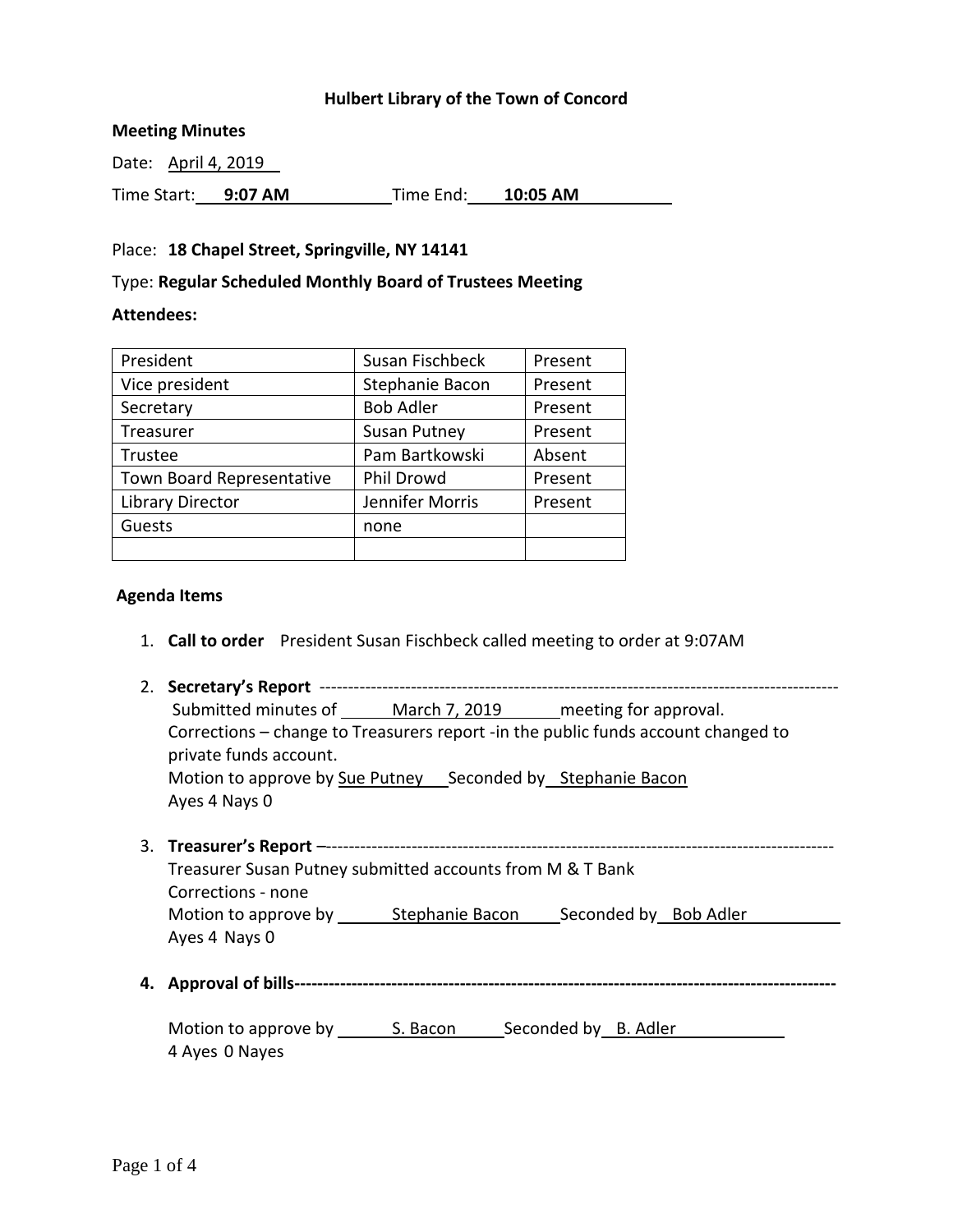## **5. Town Board Report**

Phil Drozd has collaborated with town and village officials to affect following building and grounds issues: 1. Removal of overgrowing trees which are encroaching on roof and gutter systems on building 2. Getting approvals for Community Garden and possible modification to parking areas linking them with Heritage Park and other areas behind existing lots including demolition of fence. (see letter actions below)

# **6. Correspondence Director letter to village (see attached)**

# **7. Library Director's Report Submitted see attached**

# **8. Old Business**

Earth Day preparations are being made for Earth Day April 27, 2019 including having a special meeting on 4/15/19

## **9. New Business**

Explore the possibility of purchasing a picnic table for rear of building. Consider having a concert to celebrate 25<sup>th</sup> anniversary of the building.

- 10. Next meeting date and time: May 2, 2019 9am
- 11. Adjournment Meeting was adjourned at 10:05 am

SUMMARY OF MOTIONS, AGREEMENTS, ACTIONS, ATTACHMENTS -------------------------------------

- Send letter to Village Official re: parking lot and board vacancies Bob Adler
- Research picnic table costs for next meeting (purchase) Jennifer Morris

## **ATTACHMENTS**

- Letter to William Krebs, Mayor of Springville re: parking lot
- Email response to letter from Williams Krebs, Mayor of Springville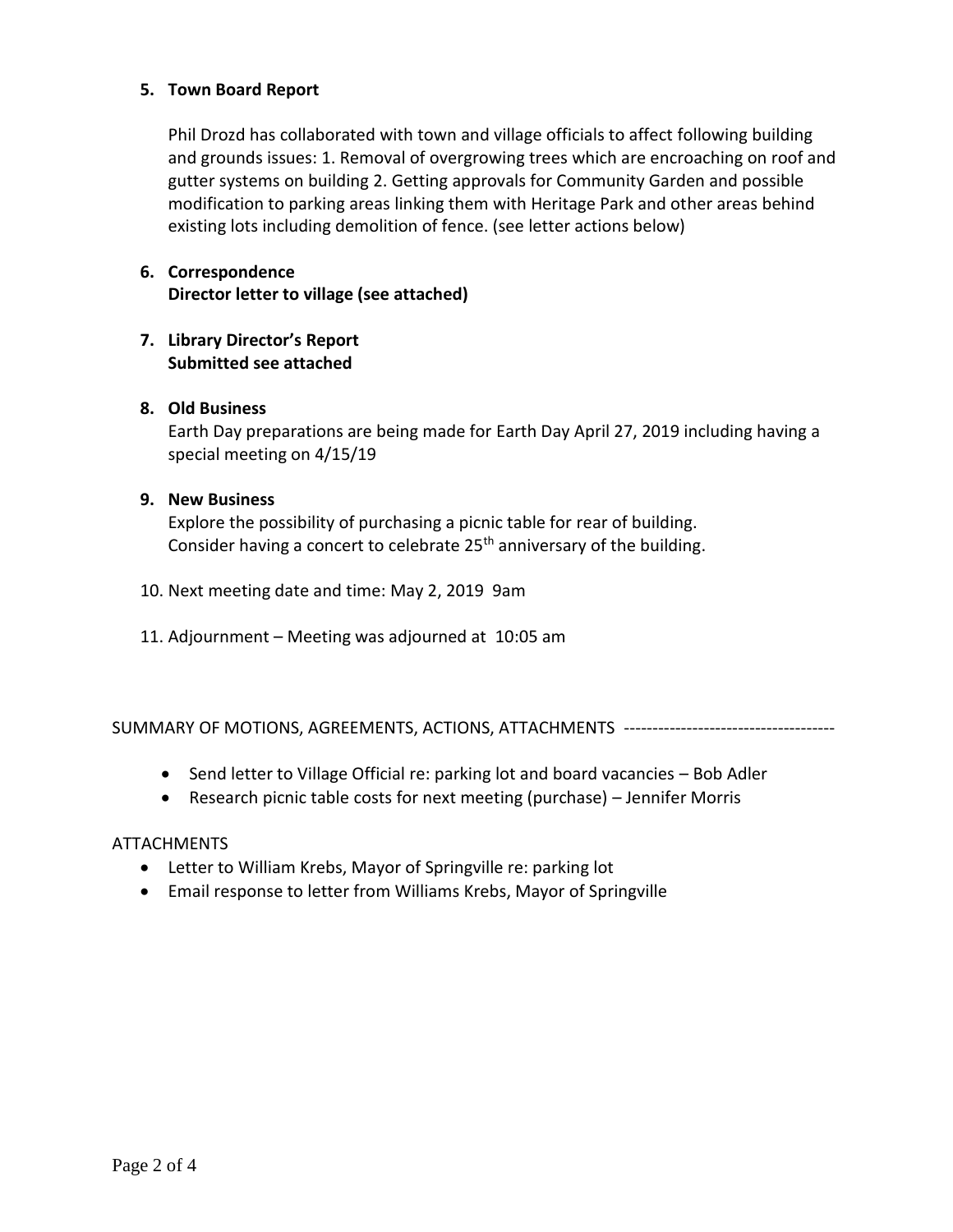April 5, 2019

Bill Krebs, Mayor, Village of Springville Liz Melock Main Street Springville, NY 14141

Dear Village Officials,

PARKING LOT REDESIGN AND INTEGRATION

At a meeting of the Hulbert Library board of trustees on Thursday April 4, 2019, we discussed building and grounds maintenance of the library and repairs to the parking area at the rear of the building.

As part of the discussion, we mentioned changing the footprint of the our parking area and redesigning it to link it with the municipal parking lot behind the fire station and creating foot access to Heritage Park beyond.

This would serve to link these areas, provide additional parking for the library and make it more integrated with the village walking/driving patterns. Library patrons could also exit via the municipal parking lot to go to eastern areas of the village.

We submit this idea for your consideration and are happy to discuss the particulars. Please call or text Bob Adler, Board Secretary, for questions.

## NEED NEW LIBRARY BOARD MEMBERS

Also, we are recruiting new board members and ask if you have any people who may be interested. The requirements are to attend monthly meetings usually held from 9-10am, interested in seeing the growth and integration of the library into daily and village life, and willing to share ideas for the library into the future. Please contact Bob Adler, Board Secretary for more information.

Thanks for your attention and consideration,

Sincerely,

Bob Adler, Secretary

(this letter sent by email 4/5/19)